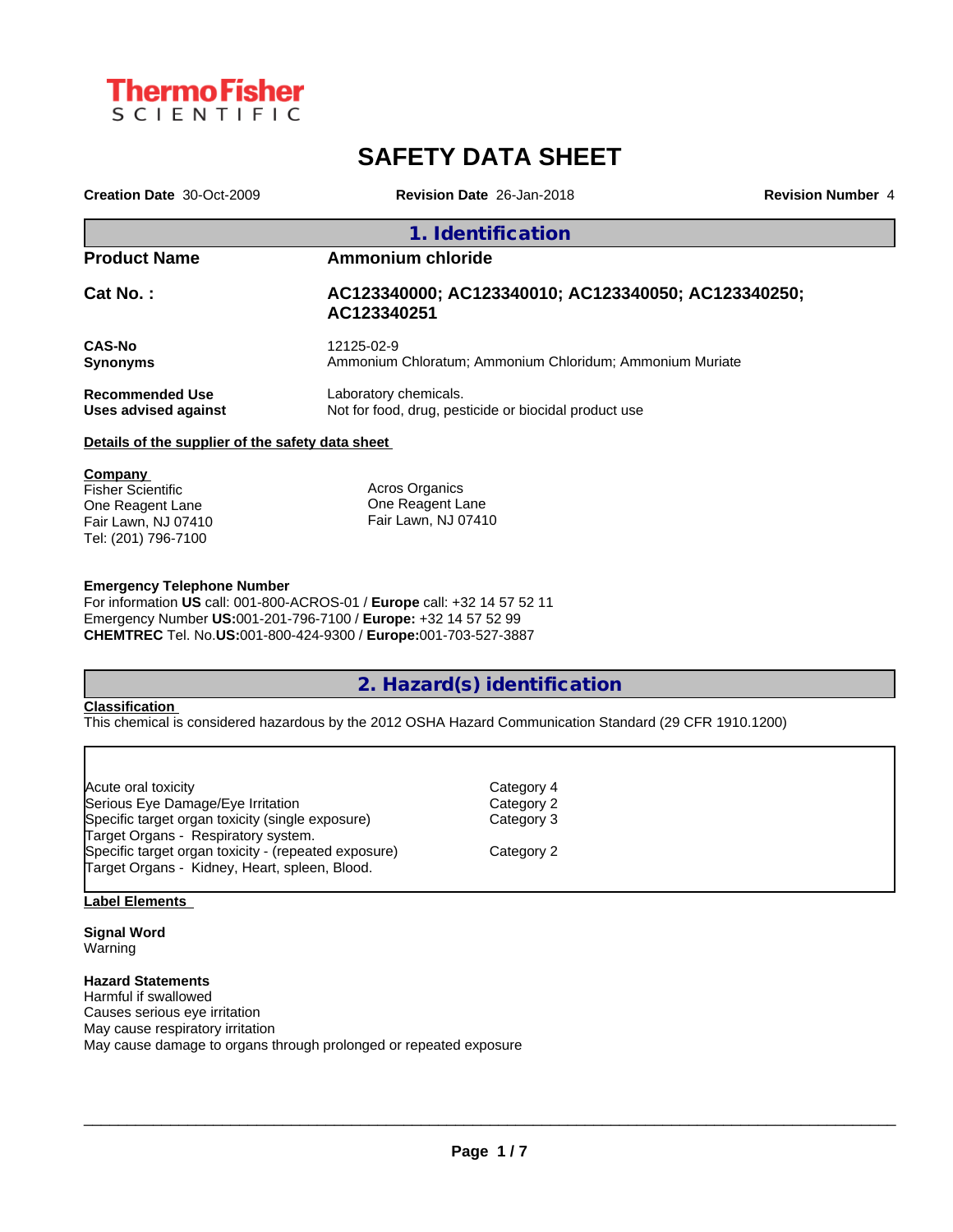

### **Precautionary Statements**

### **Prevention**

Wash face, hands and any exposed skin thoroughly after handling

Do not eat, drink or smoke when using this product

Wear eye/face protection

Do not breathe dust/fume/gas/mist/vapors/spray

Use only outdoors or in a well-ventilated area

### **Response**

Get medical attention/advice if you feel unwell

**Inhalation**

IF INHALED: Remove victim to fresh air and keep at rest in a position comfortable for breathing

Call a POISON CENTER or doctor/physician if you feel unwell

### **Eyes**

IF IN EYES: Rinse cautiously with water for several minutes. Remove contact lenses, if present and easy to do. Continue rinsing If eye irritation persists: Get medical advice/attention

### **Ingestion**

IF SWALLOWED: Call a POISON CENTER or doctor/physician if you feel unwell

Rinse mouth

### **Storage**

Store in a well-ventilated place. Keep container tightly closed

Store locked up

### **Disposal**

Dispose of contents/container to an approved waste disposal plant

### **Hazards not otherwise classified (HNOC)**

None identified

## **3. Composition/Information on Ingredients**

|                          | $\sim$ Ne $\sim$ |     |  |
|--------------------------|------------------|-----|--|
| chloride.<br>าแเท<br>anı | $\sim$<br>. .    | . . |  |

|                                      | 4. First-aid measures                                                                                              |
|--------------------------------------|--------------------------------------------------------------------------------------------------------------------|
| <b>General Advice</b>                | If symptoms persist, call a physician.                                                                             |
| <b>Eye Contact</b>                   | Rinse immediately with plenty of water, also under the eyelids, for at least 15 minutes. Get<br>medical attention. |
| <b>Skin Contact</b>                  | Wash off immediately with plenty of water for at least 15 minutes. Obtain medical attention.                       |
| <b>Inhalation</b>                    | Move to fresh air. If breathing is difficult, give oxygen. Obtain medical attention.                               |
| Ingestion                            | Clean mouth with water and drink afterwards plenty of water. Get medical attention if<br>symptoms occur.           |
| Most important symptoms and          | None reasonably foreseeable.                                                                                       |
| effects<br><b>Notes to Physician</b> | Treat symptomatically                                                                                              |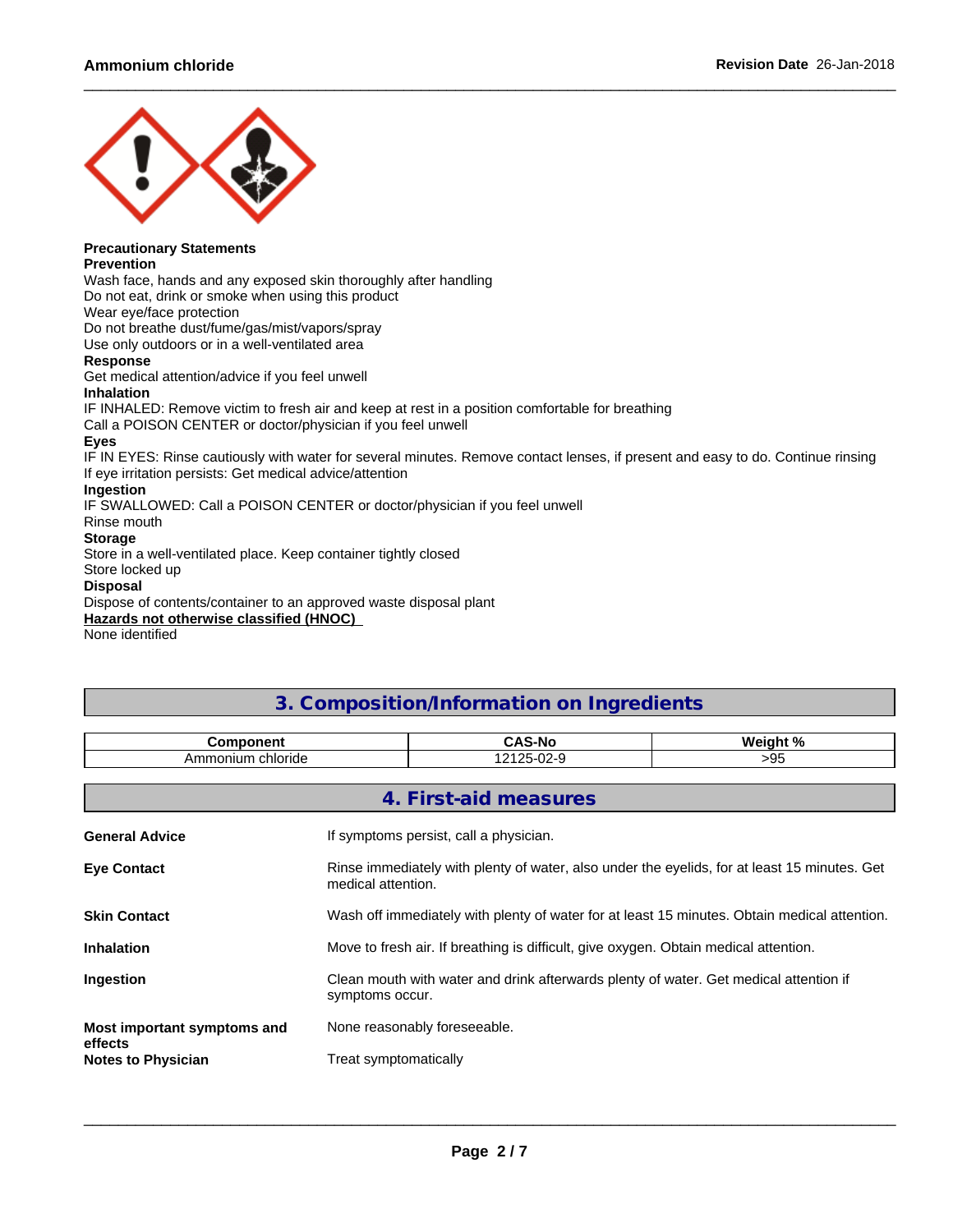|                                                                                                                                                                                                                                                                 |                                                                                                                                                                                                | 5. Fire-fighting measures                                                   |                                                                                         |
|-----------------------------------------------------------------------------------------------------------------------------------------------------------------------------------------------------------------------------------------------------------------|------------------------------------------------------------------------------------------------------------------------------------------------------------------------------------------------|-----------------------------------------------------------------------------|-----------------------------------------------------------------------------------------|
| <b>Unsuitable Extinguishing Media</b>                                                                                                                                                                                                                           | No information available                                                                                                                                                                       |                                                                             |                                                                                         |
| <b>Flash Point</b><br>Method -                                                                                                                                                                                                                                  | No information available<br>No information available                                                                                                                                           |                                                                             |                                                                                         |
| <b>Autoignition Temperature</b><br><b>Explosion Limits</b><br><b>Upper</b><br>Lower                                                                                                                                                                             | No data available<br>No data available                                                                                                                                                         |                                                                             |                                                                                         |
| Sensitivity to Mechanical Impact No information available<br><b>Sensitivity to Static Discharge</b>                                                                                                                                                             | No information available                                                                                                                                                                       |                                                                             |                                                                                         |
| Specific Hazards Arising from the Chemical<br>Thermal decomposition can lead to release of irritating gases and vapors. Keep product and empty container away from heat and<br>sources of ignition.                                                             |                                                                                                                                                                                                |                                                                             |                                                                                         |
| <b>Hazardous Combustion Products</b><br>None known<br><b>Protective Equipment and Precautions for Firefighters</b><br>As in any fire, wear self-contained breathing apparatus pressure-demand, MSHA/NIOSH (approved or equivalent) and full<br>protective gear. |                                                                                                                                                                                                |                                                                             |                                                                                         |
| NFPA<br>Health<br>2                                                                                                                                                                                                                                             | <b>Flammability</b><br>0                                                                                                                                                                       | <b>Instability</b><br>1                                                     | <b>Physical hazards</b><br>N/A                                                          |
|                                                                                                                                                                                                                                                                 |                                                                                                                                                                                                | 6. Accidental release measures                                              |                                                                                         |
| <b>Personal Precautions</b><br><b>Environmental Precautions</b>                                                                                                                                                                                                 | Ensure adequate ventilation. Use personal protective equipment. Avoid dust formation.<br>Should not be released into the environment. See Section 12 for additional ecological<br>information. |                                                                             |                                                                                         |
| Methods for Containment and Clean Sweep up or vacuum up spillage and collect in suitable container for disposal. Keep in<br>Up                                                                                                                                  | suitable, closed containers for disposal.                                                                                                                                                      |                                                                             |                                                                                         |
|                                                                                                                                                                                                                                                                 |                                                                                                                                                                                                | 7. Handling and storage                                                     |                                                                                         |
| <b>Handling</b>                                                                                                                                                                                                                                                 |                                                                                                                                                                                                | skin, or on clothing. Avoid ingestion and inhalation. Avoid dust formation. | Wear personal protective equipment. Ensure adequate ventilation. Do not get in eyes, on |
| <b>Storage</b>                                                                                                                                                                                                                                                  |                                                                                                                                                                                                | Keep containers tightly closed in a dry, cool and well-ventilated place.    |                                                                                         |
|                                                                                                                                                                                                                                                                 |                                                                                                                                                                                                | 8. Exposure controls / personal protection                                  |                                                                                         |
| <b>Exposure Guidelines</b>                                                                                                                                                                                                                                      |                                                                                                                                                                                                |                                                                             |                                                                                         |

**Component ACGIH TLV OSHA PEL NIOSH IDLH Mexico OEL (TWA)**<br>Ammonium chloride TWA: 10 mg/m<sup>3</sup> (Vacated) TWA: 10 mg/m<sup>3</sup> TWA: 10 mg/m<sup>3</sup> TWA: 10 mg/m<sup>3</sup> TWA: 10 mg/m $3$ STEL: 20 mg/m<sup>3</sup> (Vacated) TWA: 10 mg/m<sup>3</sup> TWA: 10 mg/m<sup>3</sup><br>(Vacated) STEL: 20 mg/m<sup>3</sup> STEL: 20 mg/m<sup>3</sup>  $(Vacated)$  STEL: 20 mg/m<sup>3</sup>  $S$ TEL: 20 mg/m<sup>3</sup>  $S$ TEL: 20 mg/m<sup>3</sup>

### *Legend*

*ACGIH - American Conference of Governmental Industrial Hygienists OSHA - Occupational Safety and Health Administration NIOSH IDLH: The National Institute for Occupational Safety and Health Immediately Dangerous to Life or Health*

**Engineering Measures** Ensure that eyewash stations and safety showers are close to the workstation location. Ensure adequate ventilation, especially in confined areas.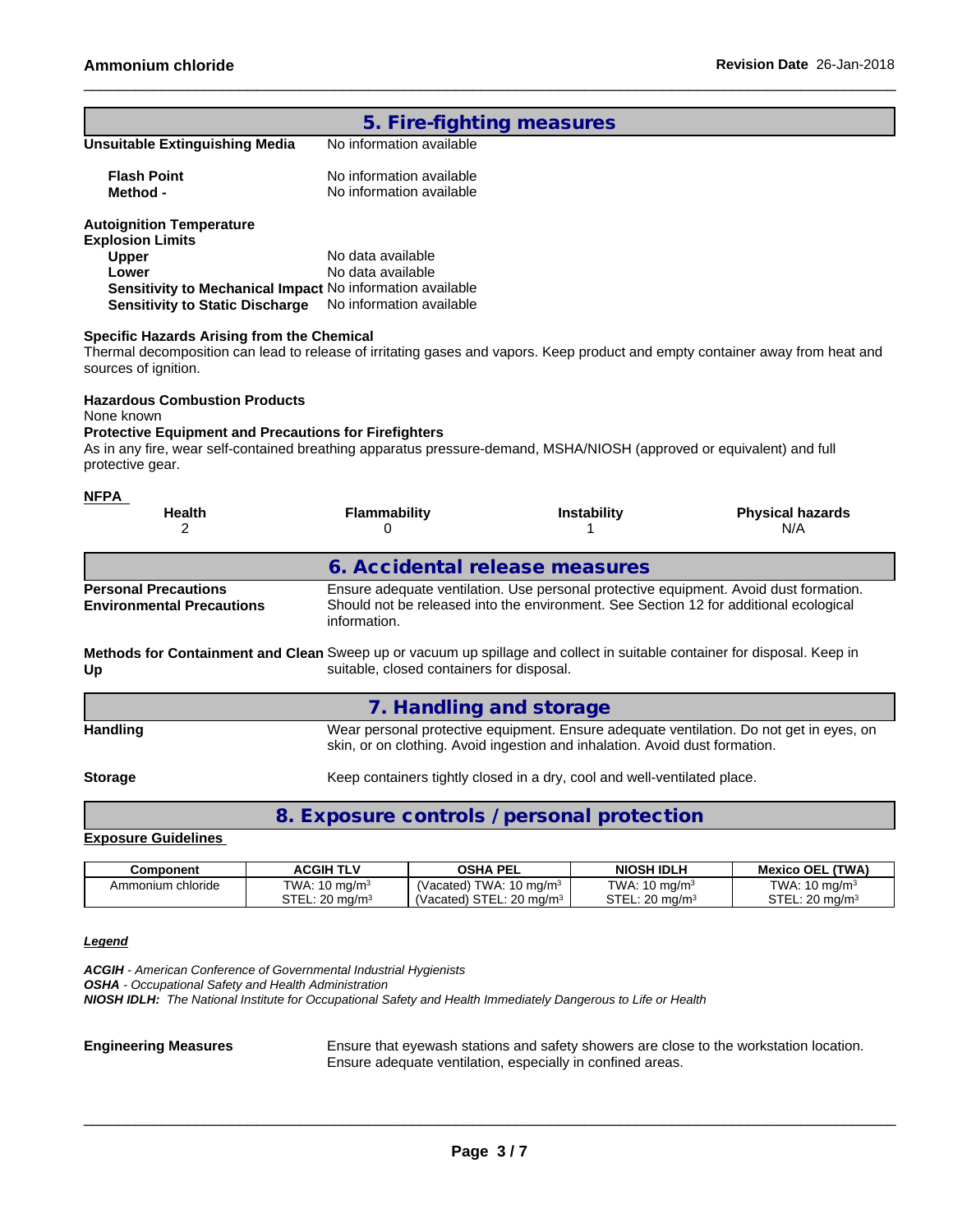### **Personal Protective Equipment**

| <b>Eye/face Protection</b>    | Wear appropriate protective eyeglasses or chemical safety goggles as described by<br>OSHA's eye and face protection regulations in 29 CFR 1910.133 or European Standard<br>EN166. Tightly fitting safety goggles.                                       |
|-------------------------------|---------------------------------------------------------------------------------------------------------------------------------------------------------------------------------------------------------------------------------------------------------|
| Skin and body protection      | Long sleeved clothing.                                                                                                                                                                                                                                  |
| <b>Respiratory Protection</b> | Follow the OSHA respirator regulations found in 29 CFR 1910.134 or European Standard<br>EN 149. Use a NIOSH/MSHA or European Standard EN 149 approved respirator if<br>exposure limits are exceeded or if irritation or other symptoms are experienced. |
| <b>Hygiene Measures</b>       | Handle in accordance with good industrial hygiene and safety practice.                                                                                                                                                                                  |

|                                         | 9. Physical and chemical properties |
|-----------------------------------------|-------------------------------------|
| <b>Physical State</b>                   | Solid                               |
| Appearance                              | <b>White</b>                        |
| Odor                                    | Odorless                            |
| <b>Odor Threshold</b>                   | No information available            |
| рH                                      | 5.0 @ 25°C 10% aq. solution         |
| <b>Melting Point/Range</b>              | 340 °C / 644 °F                     |
| <b>Boiling Point/Range</b>              | No information available            |
| <b>Flash Point</b>                      | No information available            |
| <b>Evaporation Rate</b>                 | Not applicable                      |
| <b>Flammability (solid,gas)</b>         | No information available            |
| <b>Flammability or explosive limits</b> |                                     |
| <b>Upper</b>                            | No data available                   |
| Lower                                   | No data available                   |
| <b>Vapor Pressure</b>                   | 1.3 mbar @ 160 °C                   |
| <b>Vapor Density</b>                    | Not applicable                      |
| <b>Specific Gravity</b>                 | No information available            |
| <b>Solubility</b>                       | Soluble in water                    |
| Partition coefficient; n-octanol/water  | No data available                   |
| <b>Autoignition Temperature</b>         |                                     |
| <b>Decomposition Temperature</b>        | 350 °C                              |
| <b>Viscosity</b>                        | Not applicable                      |
| <b>Molecular Formula</b>                | H <sub>4</sub> CIN                  |
| <b>Molecular Weight</b>                 | 53.49                               |
|                                         |                                     |

## **10. Stability and reactivity**

| <b>Reactive Hazard</b>                                            | None known, based on information available                                                |  |
|-------------------------------------------------------------------|-------------------------------------------------------------------------------------------|--|
| <b>Stability</b>                                                  | Hygroscopic.                                                                              |  |
| <b>Conditions to Avoid</b>                                        | Incompatible products. Excess heat. Avoid dust formation. Exposure to moist air or water. |  |
| <b>Incompatible Materials</b>                                     | Strong oxidizing agents                                                                   |  |
| Hazardous Decomposition Products None under normal use conditions |                                                                                           |  |
| <b>Hazardous Polymerization</b>                                   | Hazardous polymerization does not occur.                                                  |  |
| <b>Hazardous Reactions</b>                                        | None under normal processing.                                                             |  |
|                                                                   | 11. Toxicological information                                                             |  |

**Acute Toxicity**

**Product Information**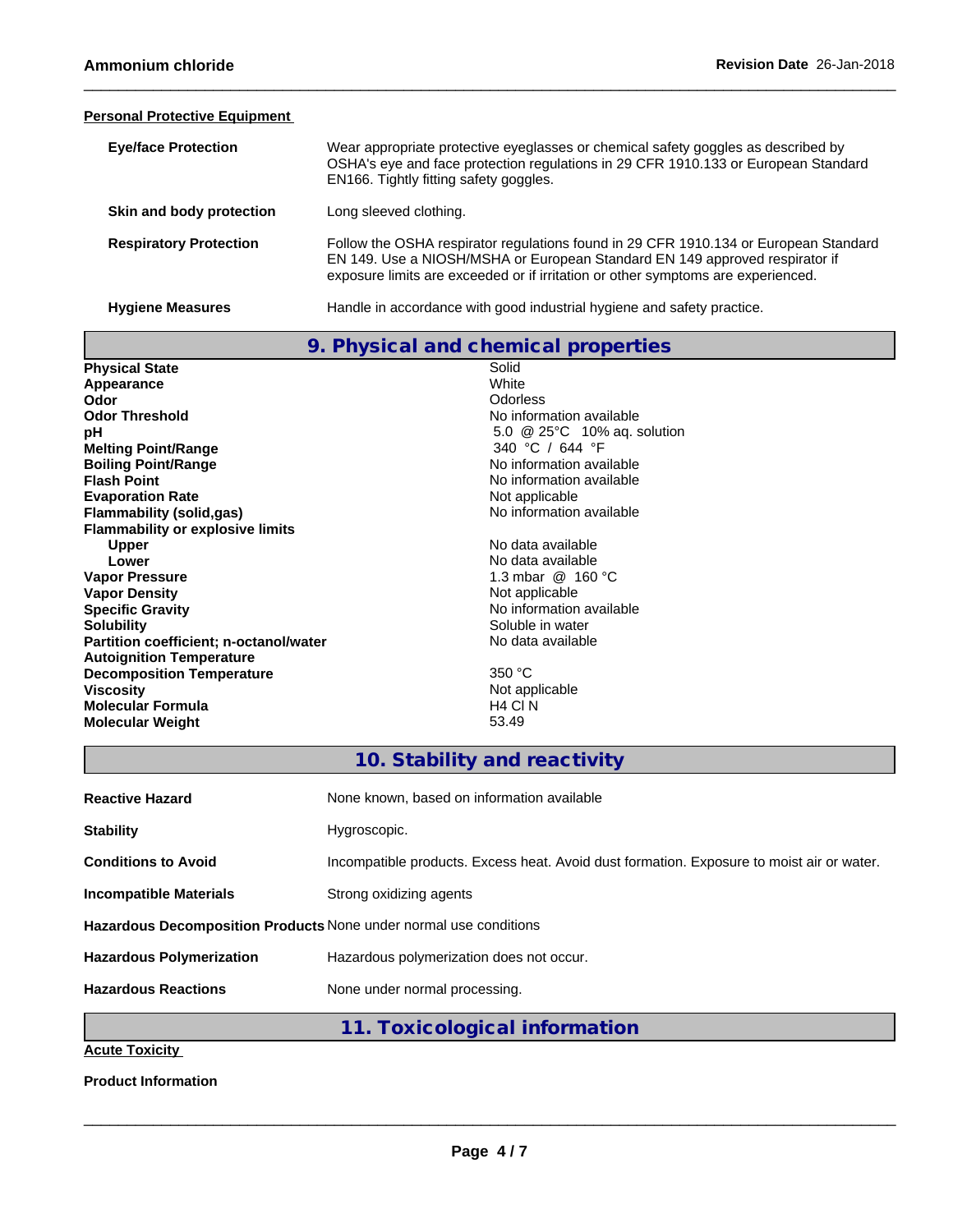| <b>Component Information</b>                                                               |                                                                                          |                                                          |              |             |                        |  |  |
|--------------------------------------------------------------------------------------------|------------------------------------------------------------------------------------------|----------------------------------------------------------|--------------|-------------|------------------------|--|--|
| Component                                                                                  | LD50 Oral                                                                                |                                                          | LD50 Dermal  |             | <b>LC50 Inhalation</b> |  |  |
| Ammonium chloride                                                                          | 1650 mg/kg (Rat)                                                                         |                                                          | > 2000 mg/kg |             | Not listed             |  |  |
| <b>Toxicologically Synergistic</b>                                                         | No information available                                                                 |                                                          |              |             |                        |  |  |
| <b>Products</b>                                                                            |                                                                                          |                                                          |              |             |                        |  |  |
| Delayed and immediate effects as well as chronic effects from short and long-term exposure |                                                                                          |                                                          |              |             |                        |  |  |
| <b>Irritation</b>                                                                          | Irritating to eyes                                                                       |                                                          |              |             |                        |  |  |
| <b>Sensitization</b>                                                                       | No information available                                                                 |                                                          |              |             |                        |  |  |
| Carcinogenicity                                                                            | The table below indicates whether each agency has listed any ingredient as a carcinogen. |                                                          |              |             |                        |  |  |
| <b>CAS-No</b><br>Component                                                                 | <b>IARC</b>                                                                              | <b>NTP</b>                                               | <b>ACGIH</b> | <b>OSHA</b> | <b>Mexico</b>          |  |  |
| Ammonium chloride<br>12125-02-9                                                            | Not listed                                                                               | Not listed                                               | Not listed   | Not listed  | Not listed             |  |  |
| <b>Mutagenic Effects</b>                                                                   |                                                                                          | Mutagenic effects have occurred in experimental animals. |              |             |                        |  |  |
| <b>Reproductive Effects</b>                                                                |                                                                                          | No information available.                                |              |             |                        |  |  |
| <b>Developmental Effects</b>                                                               |                                                                                          | No information available.                                |              |             |                        |  |  |
| <b>Teratogenicity</b>                                                                      |                                                                                          | No information available.                                |              |             |                        |  |  |
| <b>STOT - single exposure</b><br><b>STOT - repeated exposure</b>                           | Respiratory system<br>Kidney Heart spleen Blood                                          |                                                          |              |             |                        |  |  |
| <b>Aspiration hazard</b>                                                                   |                                                                                          | No information available                                 |              |             |                        |  |  |
| <b>Symptoms / effects, both acute and No information available</b><br>delayed              |                                                                                          |                                                          |              |             |                        |  |  |
| <b>Endocrine Disruptor Information</b>                                                     | No information available                                                                 |                                                          |              |             |                        |  |  |
| See actual entry in RTECS for complete information.<br><b>Other Adverse Effects</b>        |                                                                                          |                                                          |              |             |                        |  |  |

**12. Ecological information**

**Ecotoxicity**  .

| Component                            | Freshwater Algae | <b>Freshwater Fish</b> | <b>Microtox</b>                                                          | <b>Water Flea</b>     |
|--------------------------------------|------------------|------------------------|--------------------------------------------------------------------------|-----------------------|
| Ammonium chloride                    |                  | Cyprinus carpio:       |                                                                          | $EC50 = 202$ mg/L/24h |
|                                      |                  | $LC50 = 209$ ma/L      |                                                                          |                       |
| <b>Persistence and Degradability</b> |                  |                        | Soluble in water Persistence is unlikely based on information available. |                       |

**Bioaccumulation/ Accumulation** No information available.

**Mobility Mobility** . Will likely be mobile in the environment due to its water solubility.

| $   -$<br>$-$<br>$\sim$<br>тнењ.<br>◡ | loa<br>Pow             |
|---------------------------------------|------------------------|
| monium<br>chloride<br>. .<br>וווא     | $\sim$<br>$-4$<br>τ.∪ι |

|                               | 13. Disposal considerations                                                                                                                                                                                                                                           |
|-------------------------------|-----------------------------------------------------------------------------------------------------------------------------------------------------------------------------------------------------------------------------------------------------------------------|
| <b>Waste Disposal Methods</b> | Chemical waste generators must determine whether a discarded chemical is classified as a<br>hazardous waste. Chemical waste generators must also consult local, regional, and<br>national hazardous waste regulations to ensure complete and accurate classification. |
|                               | 14. Transport information                                                                                                                                                                                                                                             |
| DOT                           | Not regulated                                                                                                                                                                                                                                                         |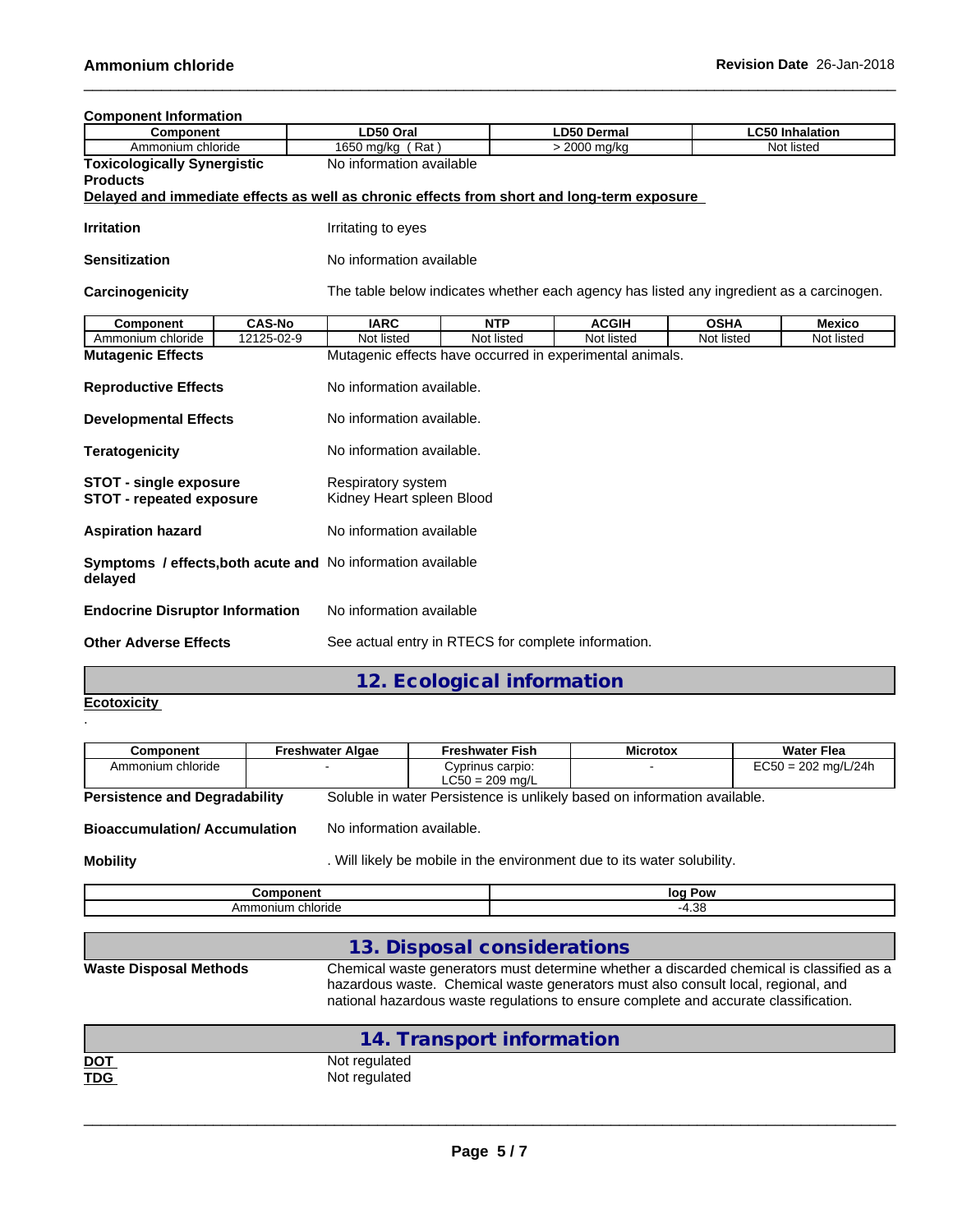| <b>IATA</b>     | Not regulated              |
|-----------------|----------------------------|
| <b>IMDG/IMO</b> | Not regulated              |
|                 | 15. Regulatory information |

**All of the components in the product are on the following Inventory lists:** X = listed

### **International Inventories**

| <b>Component</b>     | <b>TSCA</b> | DSL | <b>NDSL</b> | ה -<br><b>EINE</b><br>-93 | <b>ELINCS</b> | <b>NLP</b> | <b>PICCS</b> | <b>ENCS</b> | AICS | <b>IECSC</b> | KECL |
|----------------------|-------------|-----|-------------|---------------------------|---------------|------------|--------------|-------------|------|--------------|------|
| chloride<br>Ammonium |             |     |             | 186-4<br>$.235 -$<br>دں ے |               |            |              |             |      |              |      |

**Legend: X - Listed**

**E - Indicates a substance that is the subject of a Section 5(e) Consent order under TSCA.**

**F - Indicates a substance that is the subject of a Section 5(f) Rule under TSCA.**

**N - Indicates a polymeric substance containing no free-radical initiator in its inventory name but is considered to cover the designated polymer made with any free-radical initiator regardless of the amount used.**

**P - Indicates a commenced PMN substance**

**R - Indicates a substance that is the subject of a Section 6 risk management rule under TSCA.**

**S - Indicates a substance that is identified in a proposed or final Significant New Use Rule**

**T - Indicates a substance that is the subject of a Section 4 test rule under TSCA.**

**XU - Indicates a substance exempt from reporting under the Inventory Update Rule, i.e. Partial Updating of the TSCA Inventory Data Base Production and Site Reports (40 CFR 710(B).**

**Y1 - Indicates an exempt polymer that has a number-average molecular weight of 1,000 or greater.**

**Y2 - Indicates an exempt polymer that is a polyester and is made only from reactants included in a specified list of low concern reactants that comprises one of the eligibility criteria for the exemption rule.**

### **U.S. Federal Regulations**

**TSCA 12(b)** Not applicable

### **SARA 313**

| Component             | <b>CAS-No</b> | Weight % | <b>SARA 313</b><br>Threshold<br>Values %<br>″٥ |
|-----------------------|---------------|----------|------------------------------------------------|
| ⊧chloride<br>Ammonium | 12125-02-9    | >95      | . ג                                            |

**SARA 311/312 Hazard Categories** See section 2 for more information

### **CWA** (Clean Water Act)

| Component         | $\sim$ M/A        | <b>CWA</b> | <b>CWA</b> | <b>CWA</b>      |
|-------------------|-------------------|------------|------------|-----------------|
|                   | Hazardous         | Reportable | Pollutants | <b>Priority</b> |
|                   | <b>Substances</b> | Quantities | Toxic      | Pollutants      |
| Ammonium chloride |                   | 5000 lb    |            |                 |

**Clean Air Act** Not applicable

**OSHA** Occupational Safety and Health Administration Not applicable

**CERCLA** This material, as supplied, contains one or more substances regulated as a hazardous substance under the Comprehensive Environmental Response Compensation and Liability Act (CERCLA) (40 CFR 302)

 $\_$  ,  $\_$  ,  $\_$  ,  $\_$  ,  $\_$  ,  $\_$  ,  $\_$  ,  $\_$  ,  $\_$  ,  $\_$  ,  $\_$  ,  $\_$  ,  $\_$  ,  $\_$  ,  $\_$  ,  $\_$  ,  $\_$  ,  $\_$  ,  $\_$  ,  $\_$  ,  $\_$  ,  $\_$  ,  $\_$  ,  $\_$  ,  $\_$  ,  $\_$  ,  $\_$  ,  $\_$  ,  $\_$  ,  $\_$  ,  $\_$  ,  $\_$  ,  $\_$  ,  $\_$  ,  $\_$  ,  $\_$  ,  $\_$  ,

| nponent                   | : Substances RQs<br><b>Hazardous</b>                        | <b>FHS RQs</b><br><b>CERCLA</b> |
|---------------------------|-------------------------------------------------------------|---------------------------------|
| . chloride<br>Ammonium    | 5000 lb                                                     |                                 |
| Colifornia Dranacition CE | This product does not contain any Proposition 65 chamicals. |                                 |

**California Proposition 65** This product does not contain any Proposition 65 chemicals

### **U.S. State Right-to-Know**

### **Regulations**

|                                   | ма<br>aunuacio | New<br>I | <b>Insvivania</b> | <b>Illinois</b> | <b>Island</b> |
|-----------------------------------|----------------|----------|-------------------|-----------------|---------------|
| chloride<br>un<br>71111<br>וו ושו |                |          |                   |                 |               |

### **U.S. Department of Transportation**